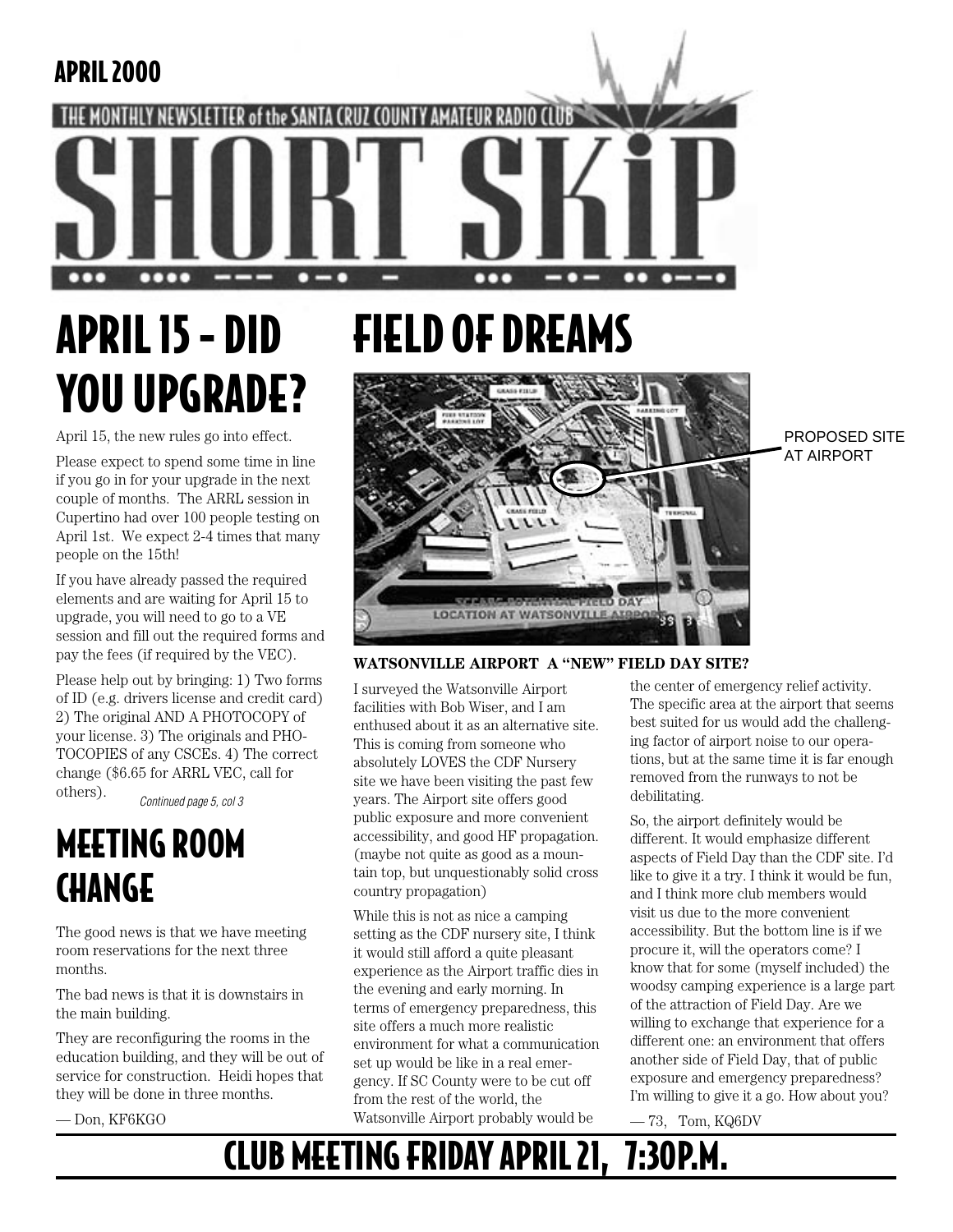## 2 APRIL 2000 SHORT SKiP



Published 12 times per year. Free to members. *Santa Cruz County Amateur Radio Club, Inc.*

> Post Office Box 238 Santa Cruz, CA 95061-0238

> > Editor and Publisher Ron Baldwin, K6EXT (408) 427-0565 K6EXT@fireclay.com

Columnist Art Lee, WF6P Production and Distribution Dave Harbaugh, W6TUW

## A Club Home Brew Project ?

Is there a project that club members might be interested in working on ? Any ideas ?

In a recent QEX magazine there was a fancy ferrite antenna that could be fun and useful in various ways including isolating local noise sources. treasure hunts and so on.

This (club project) is an idea that Jeff AC6KW and Ron K6EXT and Al KM6VV have talked about and would like to promote too. I'm sending them a copy of this message.

— 73, Cap

## High Voltage -No Danger

Most electric fields we encounter in Amateur radio are at the level of a few volts, millivolts or microvolts per meter. There is one place however where the level is an amazing 30 million volts per meter. Fortunately this enormous field intensity is nicely contained inside a Zener Diode where it is required to cause the valuable Zener effect to occur.



**SHORT SKIP PRESERVICE SEX** PRESERVICE THE MARK WAS SERVICE TO THE MARK SURVICE TO THE MARK OUR MARK OUR CONTROLLED MARK ON SCHOOL AS FOX ways in which we might make our club more interactive. We are working on scheduling a Fox Hunt, and we are considering a club construction project. Also we are committing to participate in this Fall's Boy Scout Jamboree on the Air. Anyone who would like to help in the planning of any of these events please contact me via e-mail, landline, or the radio waves.

> The Watsonville Airport is under consideration as an alternative Field Day site this year. Tom Ginsburg, K6TG, and I are soliciting your views on this site. Please include in your communications to us whether or not you intend to participate in Field Day, and if so in what capacity and for what time period? We need bodies for Friday afternoon set up and Sunday afternoon break down, in addition to operators and stations for the main event. If we choose to go with the Watsonville Airport we will also need volunteer docents to staff an information booth. Field Day this year is scheduled for Saturday, June 24 through Sunday June 25, with set up help also needed on Friday afternoon, June 23. The K6BJ keyword for Field Day is FUN! We hope to see greater participation than ever this year: see you there, wherever there may be. Stay tuned.

— 73, KQ6DV

## INTERNATIONAL MARCONI DAY

**APRIL 29, 2000 - 0000Z-2400Z**

Over 40 International Marconi Day Special Event stations will be participating world wide. These Marconi Day Stations will represent Historic Guglielmo Marconi transmitting and receiving stations and will commemorate milestones in the development of worldwide wireless communications. Certificate available see...

http://www.users.globalnet.co.uk/ ~straff/

The Marconi Radio Club, W1AA/IMD of Massachusetts will represent the Marconi Transatlantic Station where Marconi completed his first spark gap radio transmission between the United States and Europe on January 18, 1903. The Marconi Radio Club will have several stations on the bands for the event.

Marconi Radio Club W1AA at:

http://personal.tmlp.com/k1vv/w1aa/

— 73 Bob "Whitey" Doherty K1VV President - Marconi Radio Club W1AA



### Trade or Sell Table

Bring your surplus radio gear to sell or trade. The table will be set up before the club meeting. Put a price on your goodie and have fun trading or selling: mics, connectors, handhelds and related equipment, receivers, transmitters, etc. Let's have fun!

—Dan AA6GD

Hallicrafters S-107; Works Well General coverage AM/CW receiver, plus 6 meters! Phono input, (I have no idea why) Many original tubes (Hallicrafters) I may have a copy of the manual Average cosmetics for a used unit Incorrect knobs Includes a "wrong" .375" hole on the rear panel. Please e-mail for digital pics Entertaining offers in the \$80.00 range George Badger/W3AB w3ab@arrl.net

— Ron W6WO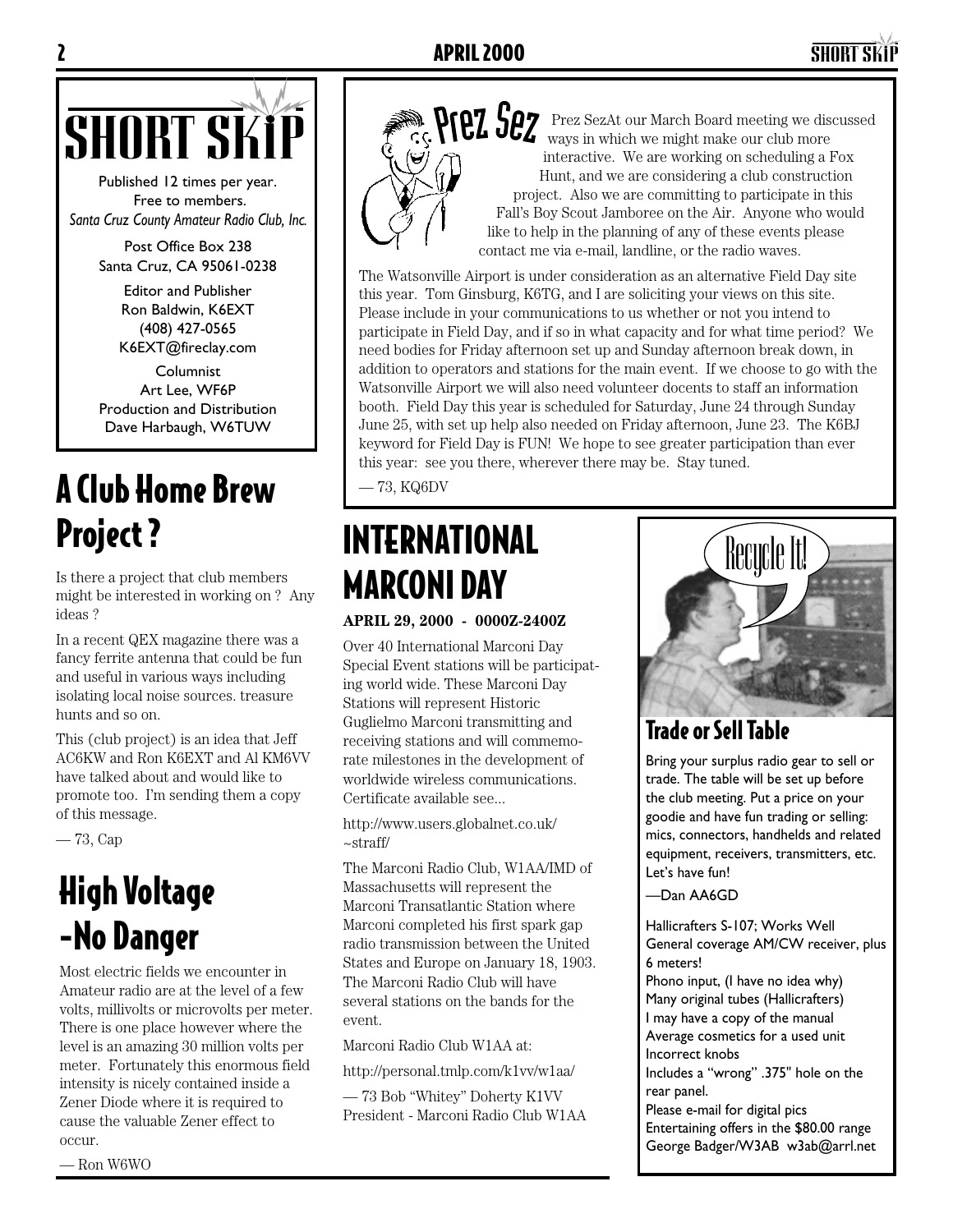## SHORT SKIP **APRIL 2000 3** WATSONVILLE AIR SHOW

It is fast approaching that time of year when the Watsonville Fly-In and Air Show rolls around. There may be some of you that are new to the radio club or even new to Ham radio, and haven't any idea what I am talking about. So let me take a moment to explain.

Every year on Memorial Day weekend, the city of Watsonville holds a Fly-In and Air Show at the Watsonville Airport, currently home to some 300 aircraft. With an average weekend attendance of around 10,000 to 15,000 there is an overwhelming need for public safety support and a big part of that is communications. For the past six years Ham Radio operators from around the area, managed by the local ARES management team, have been providing communications personnel and a structured system for passing traffic between various government agencies such as the Watsonville PD and Fire, the FAA, CDF, the CAP, as well as with local Air Show management. We do this on a variety of networks and frequencies from Police and Fire 150 MHz channels, Amateur 2 m and 70 cm bands and on commercial business frequencies.

We become the eyes and ears of the show that help keep the people and the props from mixing it up. This year's event starts on Friday, May 26, with a full night time air and fire works show that will be advertised to the public for the first time. Next is a full day of operations on Saturday, May 27, with the field closing for arrivals at Noon and the show running from 1:00 pm to about 3:30 pm. Sunday, May 28, will be a mirror of Saturday with the acception of one interesting event Sunday morning. There is going to be an attempt to set the worlds speed record for a human powered vehicle (a bicycle). Sound interesting?

We will, once again, need somewhere on the order of 30 radio operators for Saturday and Sunday and about 15 operators for the night show on Friday. Activities for the Amateurs will begin on Saturday and Sunday at 8:00 am with check-in followed by the first briefing at 8:30 am. There will be some time for viewing the air craft and the vendor booths before the final safety briefing at 11:00 am. Assignments will be made following the safety briefing and we will take up positions until given the stand down order from Fly-In Command. The Friday operation poses an interesting

twist in that it is at night (in the dark!) and other equipment such as flash lights and jackets are usually needed. One other thing concerning Saturday and Sunday's operations, we are going to be sponsored this year by the local McDonalds restaurant. They will be providing lunches for all of our Amateur staff on Saturday and Sunday free of charge.

If you are considering helping out this year but have some questions please feal free to get in contact with me at one of the numbers or the email address listed at the end of this email. To sign up I will need the following information:

- 1. Your name
- 2. Your call sign
- 3. Your phone number, with area code

4. When you can help (Friday, Saturday, Sunday)

 To assist in signing up we have established a web page that you can use. Just fill in the boxes at the bottom of the page and the requested information will be sent in via email.

The web page is located at <http:// www.kjsl.com/wvi>.

As further enticement let me tell you something of what else will be here this year. You may remember the Lockheed Constellation from several years ago. It will be back along with a Boeing B-17 Flying Fortress. Also there will be the world's only German Junkers 111 bomber still flying. Kind of interesting; the US plane that bombed Germany and the German bomber that bombed England, both flying at the same field at the same time. Kind of interesting? For those of you that like things that go Flash Bang there is scheduled to be Pyrotechnics this year as well.

So get your info in as soon as possible. We will be sending out further information as soon as it is firmed up. Thanks for your help and I hope to see you at the Watsonville Fly-In and Air Show this year.

Regards, Bob Wiser, KD6FXQ Emergency Coordinator (EC) Watsonville ARES PHONE: 831-728-4198 WORK: 831-460-3800 ext. 3844 CELL: 650-302-0776 EMAIL: bobwiser@aol.com bwiser@network-alchemy.com kd6fxq@arrl.net

# Amateur Radio **Satellite**

The Phase 3D next-generation Amateur Radio satellite has been tentatively scheduled to launch in late July. The launch is listed in the ''Provisional Ariane Launch Manifest'' for February through July of this year appearing in the February edition of the Arianespace newsletter, (http:// www.arianespace.com/ news\_espace.html).

 If the schedule holds, the Phase 3D satellite would be sent aloft on Ariane 507, flight V132. A specific date in July was not available.

The Phase 3D satellite now is at the European Spaceport in Kourou, French Guiana. Phase 3D will be stored in its shipping container, housed in an airconditioned integration building at the launch complex until launch preparations commence. All systems have been shut down and the batteries left uncharged.

A launch contract accepting Phase 3D as a payload for the first suitable Ariane 5 launch vehicle was signed last October.

For more information about Phase 3D, visit the AMSAT-NA Web site, http:// www.amsat.org/.



The Santa Cruz County Office of Emergency Services furnishes three repeaters to ARES. The repeaters are operated by ARES. All repeaters require a PL of 94.8. The frequencies and locations are as follows:

| KD6FXO | 147.015+ | Watsonvile        |  |
|--------|----------|-------------------|--|
| N6IYA  | 146.745- | <b>Bonny Doon</b> |  |
| W6FKD  | 146.835- | Summit            |  |

**Watsonville ARES** Net meets each Thursday night 8:30PM on the K6BJ and KI6EH (linked) Repeaters at 146.79- / 147.945- Mhz.

The **Santa Cruz ARES** meets the second Tuesday each month at the Santa Cruz Red Cross on Soquel Avenue at 7:30PM. Net meets each Monday at 8:30PM on 146.836 - Pl 94.8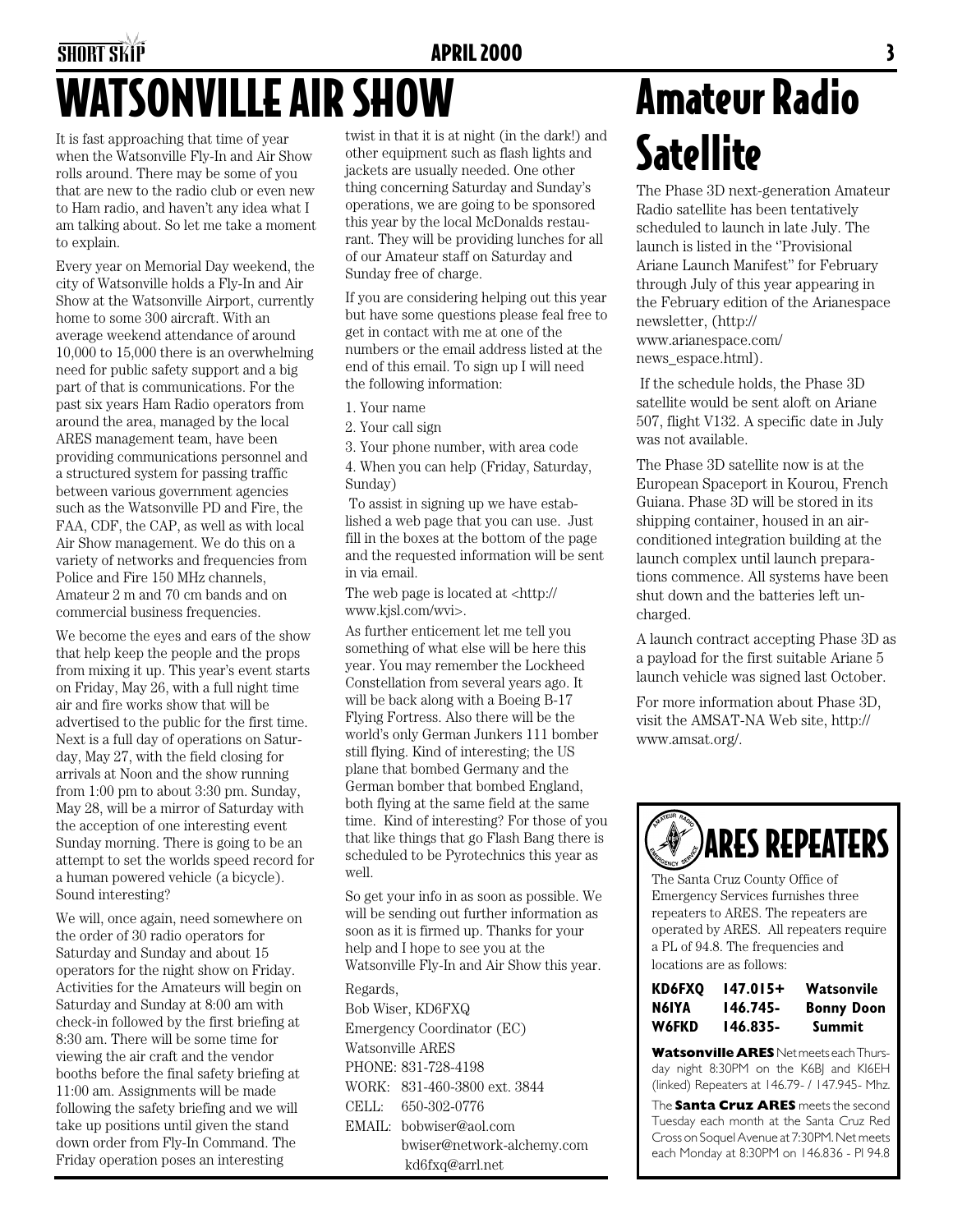

When last visiting my son and his family, his XYL Cybele, KC6ZQS, casually mentioned that their long unused ICOM 730 was going to be, once again, emanating RF back into the airways. "That's great!" I said, congratulating her on cleaning five-year's worth of dust from the gear. She had it neatly arranged on a desk, polished and hooked up. "The only thing stopping us from transmitting is that the antenna is down." No problem, said I, envisioning an easy hour's worth of work. The bonus was that Cybele AND our grandson Beckett could come up on the air with Donna and me. Beckett is 4 years old and anxious to be on ham radio. With that incentive, we made ready for some antenna rigging.

With a 20 foot extension ladder in place, I bounced up to the rooftop to see what could be done to restore the downed 40 meter dipole to its rightful position. The nylon guys had long since parted due to the sawing action of the Oak tree branches and UV rays of the sun. Cybele handed me the 10-foot long tree trimmer and I began to cut away enough foliage from the nearby trees to string new antenna guys. Even though it is not yet summer, a few minutes of snipping and sawing up on a shingled roof in the hot sun had me panting. Have you ever worked in the Sacramento sun? It gets kinda warm at times. By the time I had enough branches cut away, I was sweating as hard as playing 3 sets of singles tennis on Maui. "Watch your footing," yelled Cybele from the ground as I stepped on a cylindrical insulator. It rotated under my foot like a roller bearing. Barely regaining my balance, I reflected upon the possibility of a headfirst trip to the ground via the shortest route. (Gee, those bones take a long time to mend after age 40!) From then on I stepped pretty lightly, especially on a shingle or two loosened by last winter's winds.

With the coax inspected and the antenna rigged with fresh new guys, we were ready for a test. The ICOM fired up nicely and after a few minutes for me to refamiliarize myself with its operation, we gave it a try. I broke in on a QSO from a couple of guys who sounded ultra friendly. They were up in Utah or Idaho and happy to give me an S9 signal report. The SWR was about 2:1.

Next, we turned on the faithful Radio Shack power supply for the 2-meter rig. For an antenna, we sat an old mag mount antenna on a large cookie sheet near the desk. The little rig came alive as we went on Simplex for a test. Out in my car, I gave Cybele and Beckett a call on my outmoded Kenwood TR-2600A. The excited 4-year-old came back, using his mother's call sign! The goal here is for Beckett and his mom to be able to communicate with his dad, N6UZI, in his daily afternoon bumper-to-bumper commute. The five o'clock traffic is heavy on highway 50 in Sacramento. Cell phones are good, but heck, why not exercise the privileges of our licenses?

Upon our return to Santa Cruz, we have had a daily 40-meter QSOs with each other. Beckett is a natural on the air. He says "over" when appropriate and has memorized his mom's call sign as well as mine. Morse code? He already knows that "E" is dit. Hey! Ain't ham radio fun!

The month of April was good for me. 73 Magazine published my piece "The Long-Lost Art of Conversational CW." I have mentioned Marsha Messer, AB7RJ, and her family many times in these columns. You can see photos of her and her son Brad, KC7KTL, on pages 18 and 19. OK, I know, CW is not a popular mode, but it is still a unique part of the hobby. Monitoring Times Magazine featured "There Are Antennas and There Are Antennas," in which I described using a "wet noodle" antenna to get out on 40 meters. Accompanying my piece was one written by our daughter Joyce, KN6RR. "The Queen of Communications," about her daughter Cheri, KE6BOP. QST. The Shriners Hospitals for Children offer free medical care for children suffering with orthopaedic or burn problems. If you know of a child who needs expert orthopaedic or burn care, contact your local Shriner Temple at 1-800-237-5055, or call Art Lee at 426-5279.

### MARCH REPEATER REPORT

Bob KD6FXQ asked me to pass this along. I too very much hope that annoying intermod problem has finally been licked! Credit for the fix goes to Bob and Jeff WB6SSY (who built the low-pass filter that Bob tested and installed). Thanks, Bob and Jeff!

#### 73, Cap KE6AFE

As most of you know we have been experiencing some intermod problems with the KI6EH repeater down in Watsonville for some time now. The problem has been related to the GTE Cell Phone site that is located on the same tower as our antennas. In fact, for many of you new club members, the GTE antennas are located on the top of the antenna tower located next to the Watsonville Fire Station #2 at the Watsonville Airport. Our antennas, which were there first, are located near the top just between two of these cell antennas. We have been experiencing a problem with one of the GTE frequencies mixing somewhere with our 147.9450 MHz output frequency and generating a signal right on our 147.3450 MHz input frequency. At times the problem has been so strong that the cell call has been heard over our repeater system. About two weeks ago we added an additional LO PASS filter between the duplexer and the external preamp that feeds our 2 m receiver. This filter has an estimated roll off point of around 172 MHz and the cell frequencies we are dealing with are in the 800 MHz band. This filter seems to have worked to knock down the 800 stuff getting down to our equipment. What we would like to know is, has anyone heard any of this intermod noise from the KI6EH repeater since two weeks ago? The way you can tell the problem is from the EH repeater is when the noise finally drops and you are listening on the K6BJ repeater, you will hear two beeps, indicating that what you were hearing was coming over the link from Watsonville. If you hear the usual intermod noise and then only one beep, then the problem is coming from the local 2 m receiver at the K6BJ site and not from KI6EH.

If anyone hears this "Cell Phone" intermod noise from the Watsonville end of the system please let me know with an email to <kd6fxq@arrl.net or <bobwiser@aol.com and let me know when you heard it and what it sounded like. Also, please let me know what machine you were listening on when you heard the noise (on K6BJ or KI6EH).

Thanks for your help on this and lets hope we have put this one to rest!

73, Bob Wiser, KD6FXQ Emergency Coordinator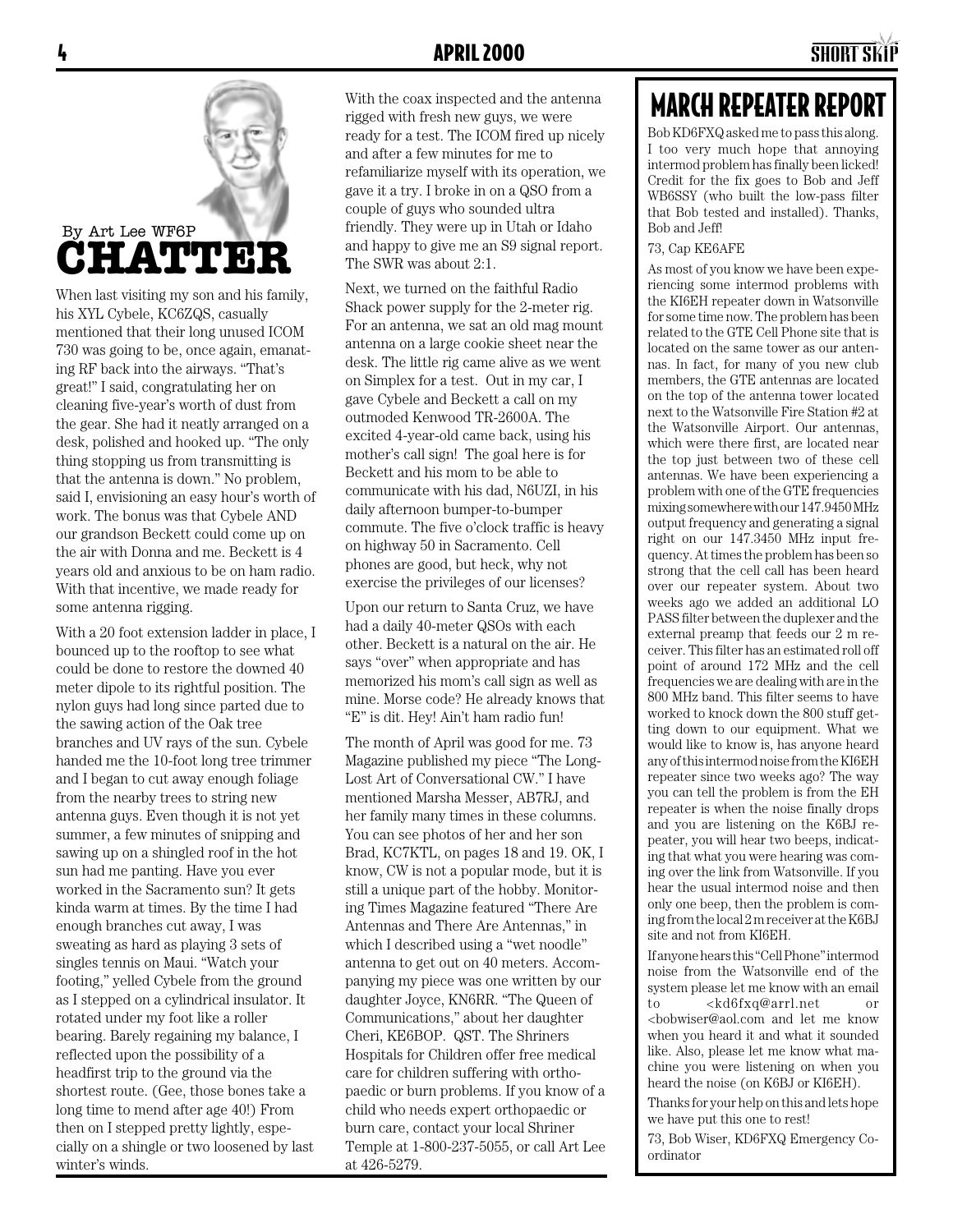## SOUTH AFRICA, AUSTRALIA TO ADOPT 5 WPM FOR FULL HF ACCESS

Two more countries have joined a small but growing list of administrations that have adopted a 5 WPM Morse code test requirement for full access to the HF bands.

South Africa has approved a full HF-access license plus what it called "a practical based student license"—both requiring a 5 WPM code test. The new Class A3 ticket—with a distinctive ZT call sign prefix—provides "full license" privileges at up to 100 W output. The new entry-level Class B license aimed at school-aged youth, requires completing what's called a "modular syllabus"—essentially a construction project that results in a completed station. Licensees will be assigned ZU-prefix call signs and be able to operate at up to 25 W output on selected band segments. The 12 WPM Morse code requirement remains in place for the Class A1 "full license," which carries the ZS prefix, privileges on all bands and a maximum output of 400W.

Meanwhile, the Wireless Institute of Australia is claiming a substantial victory in its efforts to get the Australian Communications Authority to lower the Morse code license test speed for full access to HF bands there from 10 to 5 WPM. The ACA has said it plans to merge the privileges of the current Intermediate and Unrestricted licenses. The change will take place by mid-year, just in time for the expected influx of visitors for the Olympics in Sydney.

Under the plan, Australian Intermediate licensees will get the same HF privileges as socalled "full call" licensees. The two license classes and their distinctive call signs blocks would remain, however, as would the 10 WPM code requirement for the Unrestricted ticket. The Intermediate License currently requires a 5 WPM Morse test and has restricted access to 80, 15, and 10 meters at 100 W output. So-called "Full calls" get access to all Australian amateur allocations at up to 400 W. Once the ACA upgrades the Intermediate license, holders would have full HF access and privileges.

The general issue of Morse code licensing requirements is expected to be a topic for debate at the IARU Region 3 conference the WIA will host later this year. Discussion of the International Radio Regulations regarding the Morse code requirement is not expected to come up prior to the World Radiocommunication Conference set for 2003.

South Africa and Australia join the US, the UK, Sweden, and Gibraltar among countries that have lowered the Morse code requirement for full HF access to 5 WPM. A reduced Morse code requirement is under consideration in Canada, India, and Germany. thanks to Jim Linton VK3PC, President WIA Victoria,



#### Upgrade

This will greatly speed up the paperwork processing! Some other tips for speeding up your processing: If you are claiming credit for having a Technician license prior to March 21, 1987, please bring your license showing an effective date prior to that date or a letter from the FCC stating that you held a Tech license prior to that date AND A COPY. Some VECs accept callbook listings, but some may not. Please call and check prior to coming down to avoid long delays.

The FCC is accepting a novice license, expired or not, for 5WPM code. If you are claiming code credit, please bring the license and a copy. If you are a tech plus, but your license shows tech, please bring in your CSCE (expired or not) and a photocopy to show that you have code credit. If you lost your original license, some VECs accept a printed DETAILED page from QRZ.COM. Please print out the DETAILED page which shows your license class, effective dates, and expiration dates. Please call the VEC to see if they will accept the QRZ.COM printout.

QRZ.COM has put its 1993 database on their web site. You can access it at: http://www.qrz.com/search1993.html Some VECs accept a printout from this web site as proof of being licensed previously.

15-Apr, 6-may, 20-may, 3-June, 17-June 2000

Sponsor: SILICON VALLEY VE GROUP Time: 8:00 AM (Walk-ins allowed) Contact: EMMETT F FREITAS (408)243-8349 VEC: ARRL/VEC Location: TANDEM COMPUTER CO 19333 VALLCO PKWY BLDG #2 ME-AE6Z@WORLDNET.ATT.NET CUPERTINO, CA 95014

Other web sites with test information: Laurel VEC (Monterey): http:// www.sp.nps.navy.mil/npsarc/k6ly.html Sunnyvale VEC (Fremont/Mountain View/Sunnyvale):

http://www.amateur-radio.org/ ARRL VEC (All over the country): http://www.arrl.org/arrlvec/ examsearch.phtml W5YI VEC (All over the country):

http://www.w5yi.org/vol-exam.htm Don, KH6HOU